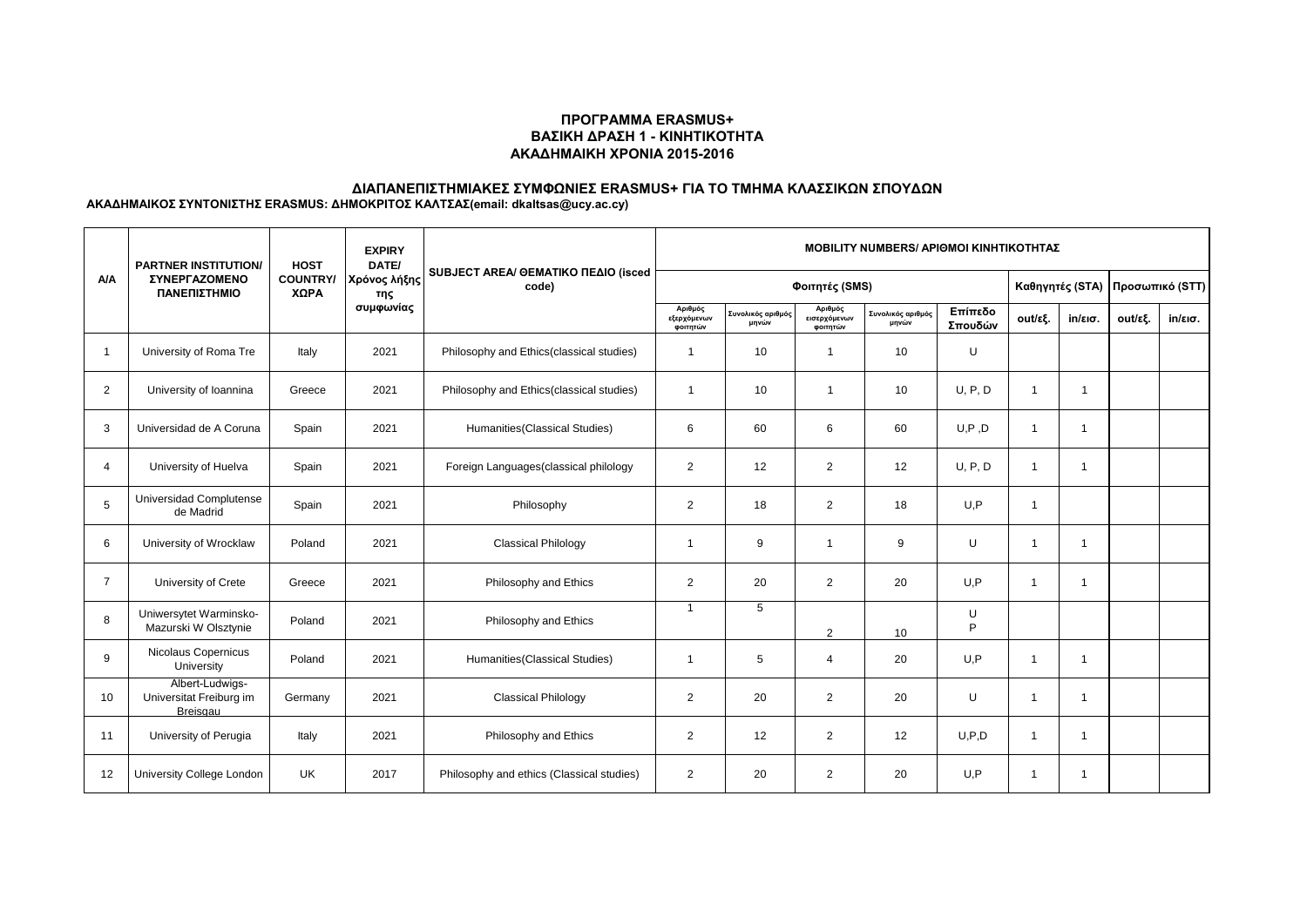#### **ΠΡΟΓΡΑΜΜΑ ERASMUS+ ΒΑΣΙΚΗ ΔΡΑΣΗ 1 - ΚΙΝΗΤΙΚΟΤΗΤΑ ΑΚΑΔΗΜΑΙΚΗ ΧΡΟΝΙΑ 2015-2016**

# **ΔΙΑΠΑΝΕΠΙΣΤΗΜΙΑΚΕΣ ΣΥΜΦΩΝΙΕΣ ERASMUS+ ΓΙΑ ΤΟ ΤΜΗΜΑ ΚΛΑΣΣΙΚΩΝ ΣΠΟΥΔΩΝ**

**ΑΚΑΔΗΜΑΙΚΟΣ ΣΥΝΤΟΝΙΣΤΗΣ ERASMUS: ΔΗΜΟΚΡΙΤΟΣ ΚΑΛΤΣΑΣ(email: dkaltsas@ucy.ac.cy)**

| <b>A/A</b> | <b>PARTNER INSTITUTION/</b><br>ΣΥΝΕΡΓΑΖΟΜΕΝΟ<br>ΠΑΝΕΠΙΣΤΗΜΙΟ | <b>HOST</b><br><b>COUNTRY/</b><br>ΧΩΡΑ | <b>EXPIRY</b><br>DATE/<br>Χρόνος λήξης<br>της<br>συμφωνίας | SUBJECT AREA/ GEMATIKO ΠΕΔΙΟ (isced<br>code) | <b>MOBILITY NUMBERS/ APIOMOI KINHTIKOTHTAZ</b> |                            |                                     |                            |                    |                 |                         |                 |                   |
|------------|--------------------------------------------------------------|----------------------------------------|------------------------------------------------------------|----------------------------------------------|------------------------------------------------|----------------------------|-------------------------------------|----------------------------|--------------------|-----------------|-------------------------|-----------------|-------------------|
|            |                                                              |                                        |                                                            |                                              | Φοιτητές (SMS)                                 |                            |                                     |                            |                    | Καθηγητές (STA) |                         | Προσωπικό (STT) |                   |
|            |                                                              |                                        |                                                            |                                              | Αριθμός<br>εξερχόμενων<br>φοιτητών             | Συνολικός αριθμός<br>μηνών | Αριθμός<br>εισερχόμενων<br>φοιτητών | Συνολικός αριθμός<br>μηνών | Επίπεδο<br>Σπουδών | out/εξ.         | $in/\epsilon$ ισ.       | out/εξ.         | $in/\epsilon$ ισ. |
| 13         | National and Kapodistrian<br>University of Athens            | Greece                                 | 2021                                                       | Philosophy and Ethics                        | $\overline{2}$                                 | 10                         | $\overline{2}$                      | 10                         | U,P                | -1              | -1                      |                 |                   |
| 14         | University of Pardubice                                      | Czech<br>Republic                      | 2021                                                       | Philosophy and Ethnics                       | 2                                              | 10                         | $\overline{2}$                      | 10                         | U, P               | $\mathbf{1}$    | $\overline{1}$          |                 |                   |
| 15         | New Bulgarian University                                     | Bulgaria                               | 2021                                                       | Humanities (Classical Philology)             | $\overline{2}$                                 | 12                         | $\overline{2}$                      | 12                         | U.P                | $\overline{1}$  | $\overline{\mathbf{1}}$ |                 |                   |
| 16         | University of Patras                                         | Greece                                 | 2021                                                       | Philosophy and Ethics                        | 3                                              | 18                         | 3                                   | 18                         | U, P               | $\mathbf{1}$    | -1                      |                 |                   |
| 17         | Democritus University of<br>Thrace                           | Greece                                 | 2020                                                       | Humanities (Classical Philology)             | $\overline{2}$                                 | 10                         | $\overline{2}$                      | 10                         | U.P                | $\overline{1}$  | -1                      |                 |                   |
| 18         | Universite de Liege                                          | Belgium                                | 2021                                                       | <b>Classical Philology</b>                   | 2                                              | 10                         | $\mathbf{1}$                        | 10                         | U, P, D            | $\overline{1}$  | $\overline{1}$          |                 |                   |
| 19         | Universidad Autonoma de<br>Madrid                            | Spain                                  | 2020                                                       | Humanities                                   | $\overline{2}$                                 | 10                         | $\overline{2}$                      | 10                         | U.P.D              | $\overline{1}$  | $\overline{1}$          |                 |                   |
| 20         | Aristotle University of<br>Thessaloniki                      | Greece                                 | 2020                                                       | <b>Classical Philology</b>                   | 5                                              | 25                         | 5                                   | 25                         | U.P.D              | $\mathbf{1}$    | -1                      |                 |                   |
| 21         | <b>Universitat Trier</b>                                     | Germany                                | 2021                                                       | <b>Classical Philology</b>                   | $\overline{2}$                                 | 20                         | $\overline{2}$                      | 20                         | U, P               | $\overline{1}$  |                         |                 |                   |
| 22         | Comenius University in<br><b>Bratislava</b>                  | Slovakia                               | 2020                                                       | Humanities                                   | $\overline{2}$                                 | 10                         | $\overline{2}$                      | 10                         | U.P.D              | $\overline{2}$  | $\overline{2}$          |                 |                   |
| 23         | Universidad de Valladolid                                    | Spain                                  | 2020                                                       | <b>Classical Philology</b>                   | $\overline{1}$                                 | 5                          | $\overline{ }$                      | 5                          | U<br>U.P           |                 |                         |                 |                   |
| 24         | University College Dublin                                    | Ireland                                | 2021                                                       | Humanities (Classical Studies)               | $\overline{1}$                                 | 10                         | $\mathbf{1}$                        | 10                         | U                  | -1              | -1                      |                 |                   |